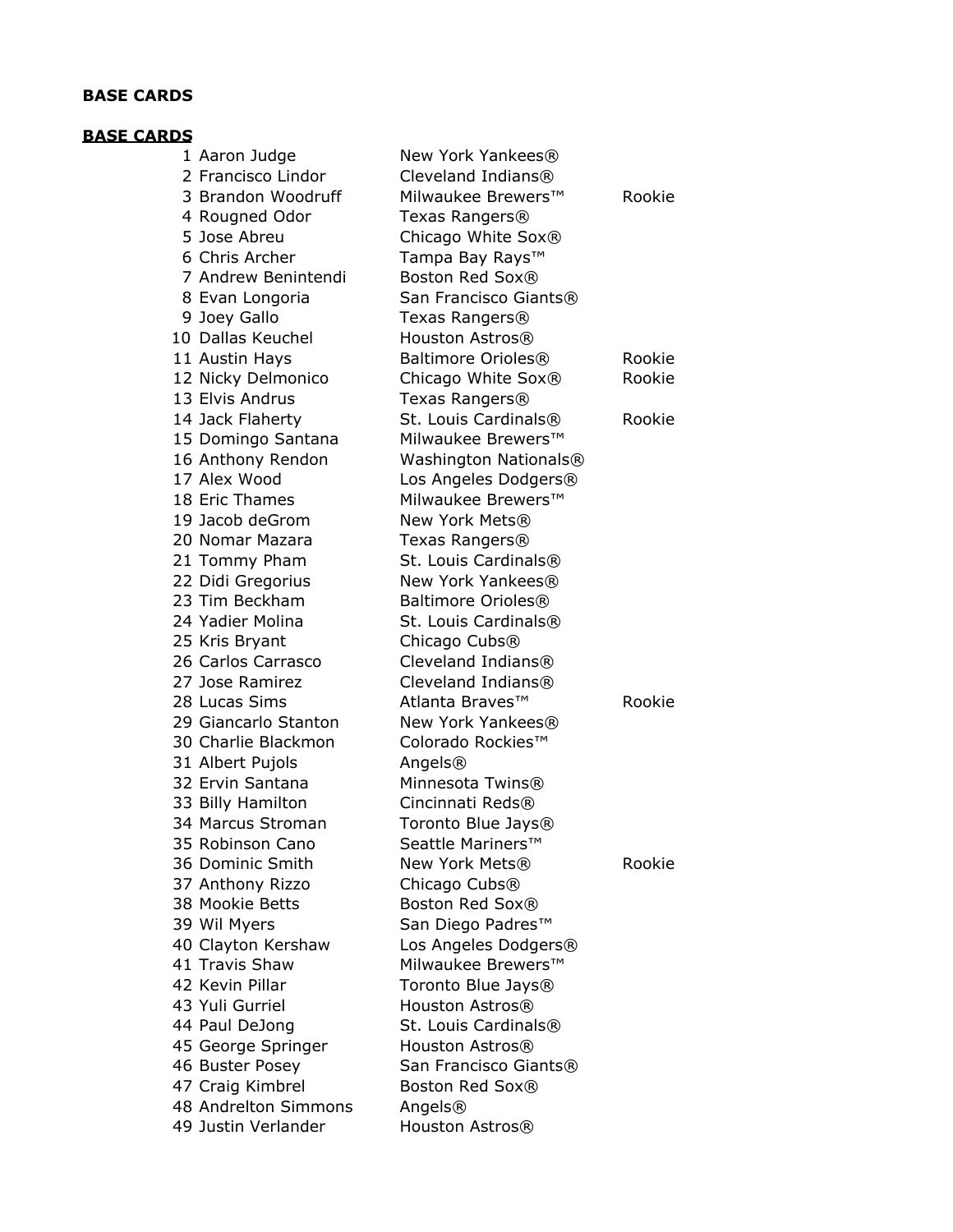| 50 Mike Trout                               | Angels®                                            |        |
|---------------------------------------------|----------------------------------------------------|--------|
| 51 Adrian Beltre                            | Texas Rangers <sup>®</sup>                         |        |
| 52 Raisel Iglesias                          | Cincinnati Reds®                                   |        |
| 53 Dustin Fowler                            | Oakland Athletics™                                 | Rookie |
| 54 Salvador Perez                           | Kansas City Royals®                                |        |
| 55 Stephen Strasburg                        | Washington Nationals®                              |        |
| 56 Ryan McMahon                             | Colorado Rockies™                                  | Rookie |
| 57 Edwin Encarnacion                        | Cleveland Indians®                                 |        |
| 58 Noah Syndergaard                         | New York Mets®                                     |        |
| 59 Nolan Arenado                            | Colorado Rockies™                                  |        |
| 60 Maikel Franco                            | Philadelphia Phillies®                             |        |
| 61 Rafael Devers                            | Boston Red Sox®                                    | Rookie |
| 62 Khris Davis                              | Oakland Athletics™                                 |        |
| 63 J.P. Crawford                            | Philadelphia Phillies®                             | Rookie |
| 64 Chris Sale                               | Boston Red Sox®                                    |        |
| 65 Odubel Herrera                           | Philadelphia Phillies®                             |        |
| 66 Alex Bregman                             | Houston Astros®                                    |        |
| 67 Justin Turner                            | Los Angeles Dodgers®                               |        |
| 68 Michael Fulmer                           | Detroit Tigers <sup>®</sup>                        |        |
| 69 Brian Dozier                             | Minnesota Twins®                                   |        |
| 70 Freddie Freeman                          | Atlanta Braves™                                    |        |
| 71 Avisail Garcia                           | Chicago White Sox®                                 |        |
| 72 Adam Jones                               | Baltimore Orioles <sup>®</sup>                     |        |
| 73 Jose Altuve                              | Houston Astros®                                    |        |
| 74 Francisco Mejia                          | Cleveland Indians®                                 | Rookie |
| 75 Rhys Hoskins                             | Philadelphia Phillies®                             | Rookie |
| 76 Max Scherzer                             | Washington Nationals®                              |        |
| 77 Miguel Cabrera                           | Detroit Tigers®                                    |        |
| 78 Corey Knebel                             | Milwaukee Brewers™                                 |        |
| 79 Jackie Bradley Jr.                       | Boston Red Sox®                                    |        |
| 80 Kenley Jansen                            | Los Angeles Dodgers®                               |        |
| 81 Amed Rosario                             | New York Mets®                                     | Rookie |
| 82 Bryce Harper                             | Washington Nationals®                              |        |
| 83 Nick Williams                            | Philadelphia Phillies®                             | Rookie |
| 84 David Robertson                          | New York Yankees®                                  |        |
| 85 Chance Sisco                             | Baltimore Orioles <sup>®</sup>                     | Rookie |
| 86 Robbie Ray                               | Arizona Diamondbacks®                              |        |
| 87 Nelson Cruz                              | Seattle Mariners™                                  |        |
| 88 Ryan Braun                               | Milwaukee Brewers™                                 |        |
|                                             | Los Angeles Dodgers®                               |        |
| 89 Cody Bellinger                           | New York Yankees®                                  | Rookie |
| 90 Miguel Andujar                           |                                                    |        |
| 91 Willson Contreras<br>92 Andrew McCutchen | Chicago Cubs <sup>®</sup><br>San Francisco Giants® |        |
|                                             |                                                    |        |
| 93 Gary Sanchez                             | New York Yankees®                                  |        |
| 94 Yoenis Cespedes                          | New York Mets®                                     |        |
| 95 Matt Olson                               | Oakland Athletics™                                 |        |
| 96 Brett Gardner                            | New York Yankees®                                  |        |
| 97 Paul Goldschmidt                         | Arizona Diamondbacks®                              |        |
| 98 Manny Machado                            | Baltimore Orioles®                                 |        |
| 99 Alex Verdugo                             | Los Angeles Dodgers®                               | Rookie |
| 100 Shohei Ohtani                           | Angels®                                            | Rookie |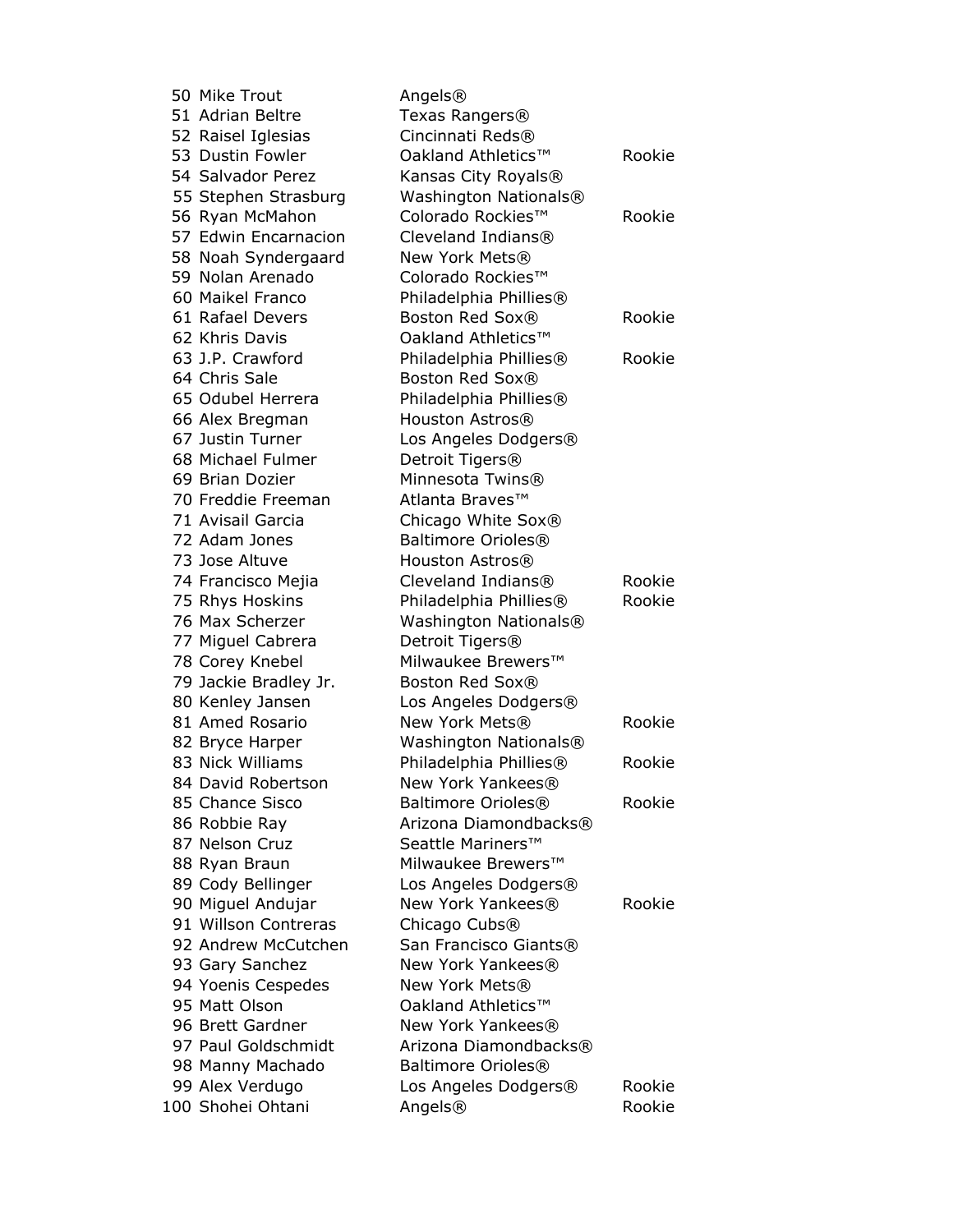## **INSERT CARDS**

# **EXTENDED SET BASE CARDS**

|  | 101 Joey Votto           | Cincinnati Reds®                 |        |
|--|--------------------------|----------------------------------|--------|
|  | 102 Yoan Moncada         | Chicago White Sox®               |        |
|  | 103 Ozzie Albies         | Atlanta Braves™                  | Rookie |
|  | 104 Corey Kluber         | Cleveland Indians®               |        |
|  | 105 Jake Lamb            | Arizona Diamondbacks®            |        |
|  | 106 Aaron Altherr        | Philadelphia Phillies®           |        |
|  | 107 Harrison Bader       | St. Louis Cardinals <sup>®</sup> | Rookie |
|  | 108 Jose Berrios         | Minnesota Twins®                 |        |
|  | 109 Jonathan Schoop      | Baltimore Orioles <sup>®</sup>   |        |
|  | 110 Marcell Ozuna        | St. Louis Cardinals <sup>®</sup> |        |
|  | 111 J.D. Davis           | Houston Astros®                  | Rookie |
|  | 112 Willie Calhoun       | Texas Rangers®                   | Rookie |
|  | 113 Hunter Renfroe       | San Diego Padres™                |        |
|  | 114 Michael Conforto     | New York Mets®                   |        |
|  | 115 Brandon Crawford     | San Francisco Giants®            |        |
|  | 116 Whit Merrifield      | Kansas City Royals®              |        |
|  | 117 Josh Donaldson       | Toronto Blue Jays <sup>®</sup>   |        |
|  | 118 Josh Bell            | Pittsburgh Pirates®              |        |
|  | 119 Clint Frazier        | New York Yankees®                | Rookie |
|  | 120 Nicholas Castellanos | Detroit Tigers®                  |        |
|  | 121 Byron Buxton         | Minnesota Twins®                 |        |
|  | 122 Luis Severino        | New York Yankees®                |        |
|  | 123 Corey Seager         | Los Angeles Dodgers®             |        |
|  | 124 Zack Greinke         | Arizona Diamondbacks®            |        |
|  | 125 Carlos Correa        | Houston Astros®                  |        |
|  |                          |                                  |        |

# **FINEST CORNERSTONES**

| FC-AB  | Andrew Benintendi   | Boston Red Sox®                |
|--------|---------------------|--------------------------------|
| FC-AJ  | Aaron Judge         | New York Yankees®              |
| FC-BH  | <b>Bryce Harper</b> | Washington Nationals®          |
| FC-BP  | <b>Buster Posey</b> | San Francisco Giants®          |
| FC-CA  | Chris Archer        | Tampa Bay Rays™                |
| FC-CB  | Cody Bellinger      | Los Angeles Dodgers®           |
| FC-CC  | Carlos Correa       | Houston Astros®                |
| FC-FF  | Freddie Freeman     | Atlanta Braves™                |
| FC-FL  | Francisco Lindor    | Cleveland Indians®             |
| FC-JA  | Jose Abreu          | Chicago White Sox®             |
| FC-JB  | Josh Bell           | Pittsburgh Pirates®            |
| FC-JD  | Josh Donaldson      | Toronto Blue Jays®             |
| FC-JUB | Justin Bour         | Miami Marlins®                 |
| FC-JV  | Joey Votto          | Cincinnati Reds®               |
| FC-KB  | Kris Bryant         | Chicago Cubs <sup>®</sup>      |
| FC-MC  | Miguel Cabrera      | Detroit Tigers <sup>®</sup>    |
| FC-MM  | Manny Machado       | Baltimore Orioles <sup>®</sup> |
| FC-MO  | Matt Olson          | Oakland Athletics™             |
| FC-MS  | Miguel Sano         | Minnesota Twins®               |
| FC-MT  | Mike Trout          | Angels®                        |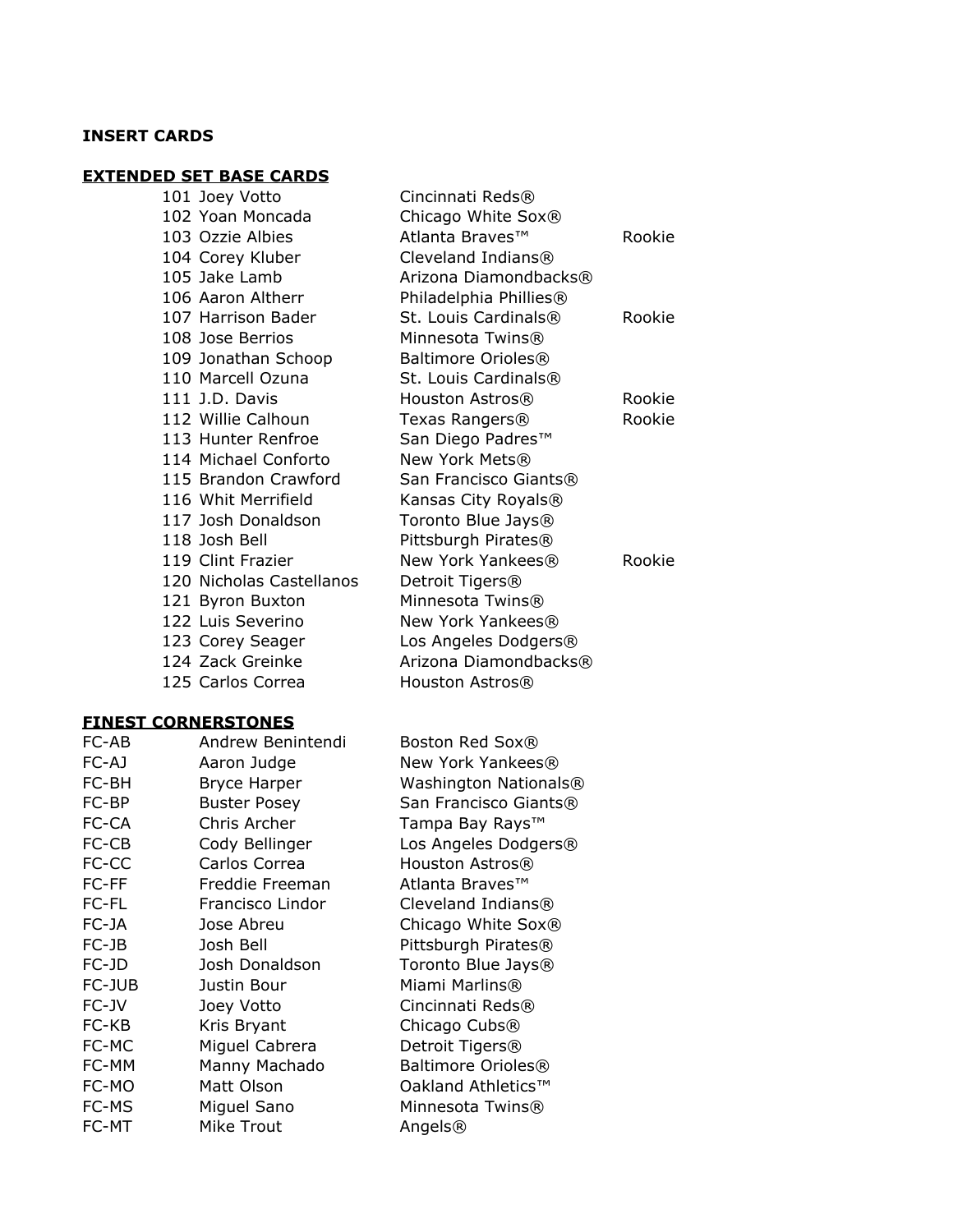| FC-NA<br>FC-NM        | Nolan Arenado<br>Nomar Mazara | Colorado Rockies™<br>Texas Rangers® |        |
|-----------------------|-------------------------------|-------------------------------------|--------|
| FC-NS                 | Noah Syndergaard              | New York Mets®                      |        |
| FC-PG                 | Paul Goldschmidt              | Arizona Diamondbacks®               |        |
| FC-RB                 | Ryan Braun                    | Milwaukee Brewers™                  |        |
| FC-RC                 | Robinson Cano                 | Seattle Mariners™                   |        |
| FC-RH                 | Rhys Hoskins                  | Philadelphia Phillies®              | Rookie |
| FC-SP                 | Salvador Perez                | Kansas City Royals®                 |        |
| FC-WM                 | Wil Myers                     | San Diego Padres™                   |        |
| FC-YM                 | Yadier Molina                 | St. Louis Cardinals®                |        |
| <b>SITTING RED</b>    |                               |                                     |        |
| SR-AJ                 | Aaron Judge                   | New York Yankees®                   |        |
| SR-BH                 | <b>Bryce Harper</b>           | Washington Nationals®               |        |
| SR-CB                 | Cody Bellinger                | Los Angeles Dodgers®                |        |
| SR-EE                 | <b>Edwin Encarnacion</b>      | Cleveland Indians®                  |        |
| SR-GS                 | Gary Sanchez                  | New York Yankees®                   |        |
| SR-GST                | Giancarlo Stanton             | New York Yankees®                   |        |
| SR-JD                 | Josh Donaldson                | Toronto Blue Jays®                  |        |
| SR-JG                 | Joey Gallo                    | Texas Rangers®                      |        |
| SR-JV                 | Joey Votto                    | Cincinnati Reds®                    |        |
| SR-KB                 | Kris Bryant                   | Chicago Cubs <sup>®</sup>           |        |
| SR-KD                 | <b>Khris Davis</b>            | Oakland Athletics™                  |        |
| SR-MM                 | Manny Machado                 | Baltimore Orioles <sup>®</sup>      |        |
| SR-MO                 | Matt Olson                    | Oakland Athletics™                  |        |
| SR-MS                 | Miguel Sano                   | Minnesota Twins®                    |        |
| SR-MT                 | Mike Trout                    | Angels®                             |        |
| SR-NA                 | Nolan Arenado                 | Colorado Rockies™                   |        |
| SR-NC                 | Nelson Cruz                   | Seattle Mariners™                   |        |
| SR-PG                 | Paul Goldschmidt              | Arizona Diamondbacks®               |        |
| SR-RH                 | Rhys Hoskins                  | Philadelphia Phillies®              | Rookie |
| SR-YC                 | Yoenis Cespedes               | New York Mets®                      |        |
| <b>FINEST FIRSTS</b>  |                               |                                     |        |
| FF-AR                 | Amed Rosario                  | New York Mets®                      | Rookie |
| FF-AV                 | Alex Verdugo                  | Los Angeles Dodgers®                | Rookie |
| FF-CF                 | <b>Clint Frazier</b>          | New York Yankees®                   | Rookie |
| FF-DS                 | Dominic Smith                 | New York Mets®                      | Rookie |
| FF-NW                 | <b>Nick Williams</b>          | Philadelphia Phillies®              | Rookie |
| FF-OA                 | Ozzie Albies                  | Atlanta Braves™                     | Rookie |
| FF-RD                 | Rafael Devers                 | Boston Red Sox®                     | Rookie |
| FF-RH                 | Rhys Hoskins                  | Philadelphia Phillies®              | Rookie |
| FF-SO                 | Shohei Ohtani                 | Angels®                             | Rookie |
| FF-VR                 | <b>Victor Robles</b>          | Washington Nationals®               | Rookie |
| <b>FINEST CAREERS</b> |                               |                                     |        |
| FC-CR1                | Cal Ripken Jr.                | Baltimore Orioles <sup>®</sup>      |        |
| FC-CR2                | Cal Ripken Jr.                | Baltimore Orioles <sup>®</sup>      |        |
| FC-CR3                | Cal Ripken Jr.                | Baltimore Orioles <sup>®</sup>      |        |
| FC-CR4                | Cal Ripken Jr.                | Baltimore Orioles <sup>®</sup>      |        |
| FC-CR5                | Cal Ripken Jr.                | Baltimore Orioles <sup>®</sup>      |        |
| FC-CR6                | Cal Ripken Jr.                | Baltimore Orioles <sup>®</sup>      |        |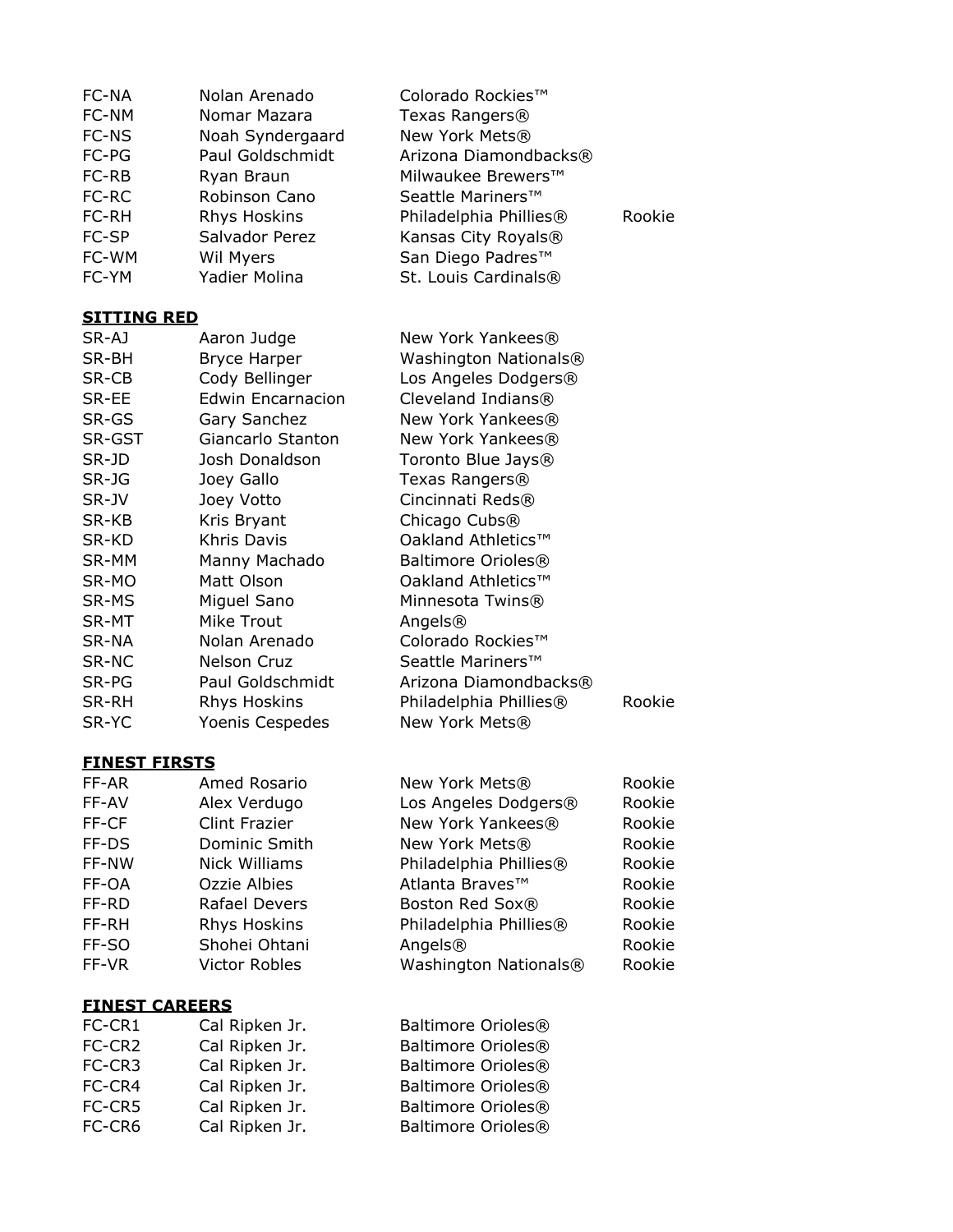| Cal Ripken Jr. | Baltimore Orioles® |
|----------------|--------------------|
| Cal Ripken Jr. | Baltimore Orioles® |
| Cal Ripken Jr. | Baltimore Orioles® |
| Cal Ripken Jr. | Baltimore Orioles® |
|                |                    |

### **AUTOGRAPH CARDS**

#### **FINEST AUTOGRAPHS**

| FA-AB  | <b>Adrian Beltre</b>    | Texas Rangers®                 |        |
|--------|-------------------------|--------------------------------|--------|
| FA-ABA | Anthony Banda           | Arizona Diamondbacks®          | Rookie |
| FA-AH  | <b>Austin Hays</b>      | Baltimore Orioles <sup>®</sup> | Rookie |
| FA-AP  | Andy Pettitte           | New York Yankees®              |        |
| FA-AR  | Amed Rosario            | New York Mets®                 | Rookie |
| FA-AV  | Alex Verdugo            | Los Angeles Dodgers®           | Rookie |
| FA-BA  | <b>Brian Anderson</b>   | Miami Marlins®                 | Rookie |
| FA-BD  | <b>Brian Dozier</b>     | Minnesota Twins®               |        |
| FA-BW  | <b>Brandon Woodruff</b> | Milwaukee Brewers™             | Rookie |
| FA-CA  | Christian Arroyo        | San Francisco Giants®          |        |
| FA-CS  | Chris Sale              | Boston Red Sox®                |        |
| FA-CSI | <b>Chance Sisco</b>     | Baltimore Orioles <sup>®</sup> | Rookie |
| FA-CT  | Chris Taylor            | Los Angeles Dodgers®           |        |
| FA-DF  | Dustin Fowler           | Oakland Athletics™             | Rookie |
| FA-DG  | Didi Gregorius          | New York Yankees®              |        |
| FA-DJ  | Derek Jeter             | New York Yankees®              |        |
| FA-DS  | Dominic Smith           | New York Mets®                 | Rookie |
| FA-FM  | Francisco Mejia         | Cleveland Indians®             | Rookie |
| FA-GA  | Greg Allen              | Cleveland Indians®             | Rookie |
| FA-GC  | Garrett Cooper          | New York Yankees®              | Rookie |
| FA-HB  | Harrison Bader          | St. Louis Cardinals®           | Rookie |
| FA-IH  | Ian Happ                | Chicago Cubs <sup>®</sup>      |        |
| FA-JC  | J.P. Crawford           | Philadelphia Phillies®         | Rookie |
| FA-JF  | Jack Flaherty           | St. Louis Cardinals®           | Rookie |
| FA-JL  | Jake Lamb               | Arizona Diamondbacks®          |        |
| FA-JR  | Jose Ramirez            | Cleveland Indians®             |        |
| FA-JT  | Jim Thome               | Cleveland Indians®             |        |
| FA-KB  | Kris Bryant             | Chicago Cubs <sup>®</sup>      |        |
| FA-KD  | <b>Khris Davis</b>      | Oakland Athletics™             |        |
| FA-LG  | Lucas Giolito           | Chicago White Sox®             |        |
| FA-LSI | Lucas Sims              | Atlanta Braves™                | Rookie |
| FA-MA  | Miguel Andujar          | New York Yankees®              | Rookie |
| FA-MFR | Max Fried               | Atlanta Braves™                | Rookie |
| FA-MM  | Manny Machado           | Baltimore Orioles®             |        |
| FA-MO  | Matt Olson              | Oakland Athletics™             |        |
| FA-MR  | Mariano Rivera          | New York Yankees®              |        |
| FA-MT  | Mike Trout              | Angels®                        |        |
| FA-OA  | Ozzie Albies            | Atlanta Braves™                | Rookie |
| FA-PBL | Paul Blackburn          | Oakland Athletics™             | Rookie |
| FA-PD  | Paul DeJong             | St. Louis Cardinals®           |        |
| FA-RD  | <b>Rafael Devers</b>    | Boston Red Sox®                | Rookie |
| FA-RI  | Raisel Iglesias         | Cincinnati Reds®               |        |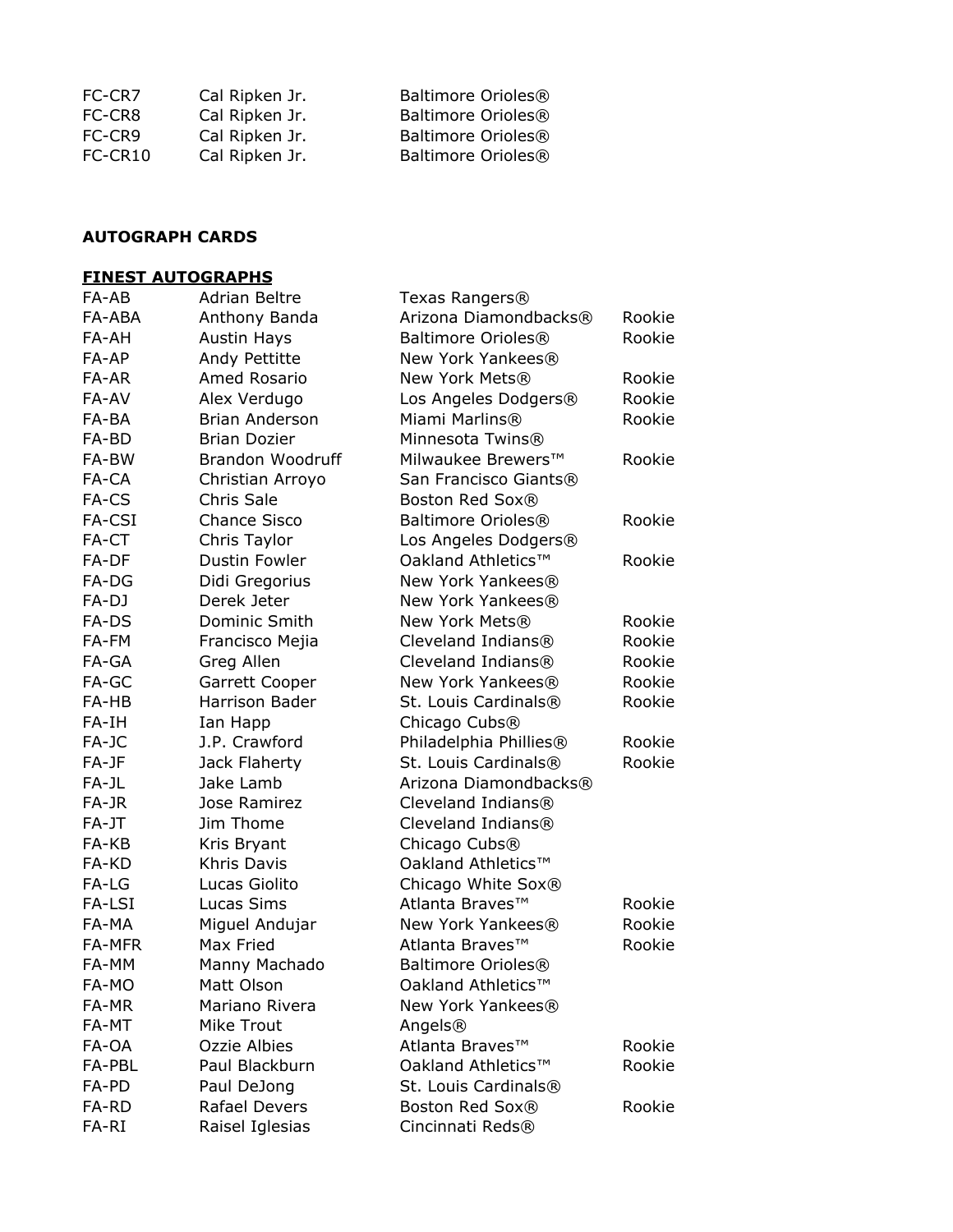| FA-RM          | Ryan McMahon                                          | Colorado Rockies™                          | Rookie           |
|----------------|-------------------------------------------------------|--------------------------------------------|------------------|
| FA-SA          | Sandy Alcantara                                       | St. Louis Cardinals®                       | Rookie           |
| FA-SN          | Sean Newcomb                                          | Atlanta Braves™                            |                  |
| FA-SO          | Shohei Ohtani                                         | Angels®                                    | Rookie           |
| FA-TM          | <b>Tyler Mahle</b>                                    | Cincinnati Reds®                           | Rookie           |
| FA-TP          | Tommy Pham                                            | St. Louis Cardinals®                       |                  |
| FA-TS          | <b>Travis Shaw</b>                                    | Milwaukee Brewers™                         |                  |
| FA-TW          | Tyler Wade                                            | New York Yankees®                          | Rookie           |
| <b>FA-TWL</b>  | Tzu-Wei Lin                                           | Boston Red Sox®                            |                  |
| FA-VR          | <b>Victor Robles</b>                                  | Washington Nationals®                      | Rookie           |
| FA-WB          | <b>Walker Buehler</b>                                 | Los Angeles Dodgers®                       | Rookie           |
| FA-WM          | Whit Merrifield                                       | Kansas City Royals®                        |                  |
|                | <b>FINEST FIRSTS AUTOGRAPHS</b>                       |                                            |                  |
| FFA-AR         | Amed Rosario                                          |                                            |                  |
| FFA-AV         |                                                       | New York Mets®                             | Rookie<br>Rookie |
|                | Alex Verdugo                                          | Los Angeles Dodgers®<br>New York Mets®     |                  |
| FFA-DS         | Dominic Smith                                         |                                            | Rookie           |
| FFA-FM         | Francisco Mejia                                       | Cleveland Indians®<br>St. Louis Cardinals® | Rookie           |
| FFA-HB         | Harrison Bader                                        |                                            | Rookie           |
| FFA-JC         | J.P. Crawford                                         | Philadelphia Phillies®                     | Rookie           |
| FFA-JF         | Jack Flaherty                                         | St. Louis Cardinals®                       | Rookie           |
| FFA-MA         | Miguel Andujar                                        | New York Yankees®                          | Rookie           |
| FFA-OA         | Ozzie Albies                                          | Atlanta Braves™                            | Rookie           |
| FFA-RD         | Rafael Devers                                         | Boston Red Sox®                            | Rookie           |
| FFA-VR         | <b>Victor Robles</b>                                  | Washington Nationals®                      | Rookie           |
|                |                                                       |                                            |                  |
|                |                                                       |                                            |                  |
| FHA-ABE        | <b>FINEST HOUR AUTOGRAPHS</b><br><b>Adrian Beltre</b> |                                            |                  |
| FHA-AJ         |                                                       | Texas Rangers®<br>New York Yankees®        | Rookie           |
| FHA-AP         | Aaron Judge                                           | New York Yankees®                          |                  |
| FHA-AR         | Andy Pettitte<br>Amed Rosario                         | New York Mets®                             | Rookie           |
| FHA-BH         |                                                       |                                            |                  |
| FHA-BJ         | <b>Bryce Harper</b><br>Bo Jackson                     | Washington Nationals®                      |                  |
| FHA-BL         | Barry Larkin                                          | Kansas City Royals®<br>Cincinnati Reds®    |                  |
| FHA-CF         | <b>Clint Frazier</b>                                  | New York Yankees®                          | Rookie           |
| <b>FHA-CK</b>  | Clayton Kershaw                                       | Los Angeles Dodgers®                       |                  |
| <b>FHA-CS</b>  | Chris Sale                                            | Boston Red Sox®                            |                  |
| FHA-DJ         | Derek Jeter                                           | New York Yankees®                          |                  |
| <b>FHA-DS</b>  | Dominic Smith                                         | New York Mets®                             | Rookie           |
| FHA-FL         | Francisco Lindor                                      | Cleveland Indians®                         |                  |
| FHA-FT         | <b>Frank Thomas</b>                                   | Chicago White Sox®                         |                  |
| <b>FHA-GS</b>  | Gary Sanchez                                          | New York Yankees®                          |                  |
| FHA-I          | Ichiro                                                | Miami Marlins®                             |                  |
| FHA-KB         | Kris Bryant                                           | Chicago Cubs <sup>®</sup>                  |                  |
| FHA-MR         | Mariano Rivera                                        | New York Yankees®                          |                  |
| FHA-MT         | Mike Trout                                            | Angels®                                    |                  |
| FHA-OS         | Ozzie Smith                                           | St. Louis Cardinals®                       |                  |
| FHA-PM         | Pedro Martinez                                        | Boston Red Sox®                            |                  |
| FHA-RD         | Rafael Devers                                         | Boston Red Sox®                            | Rookie           |
| FHA-RH         | Rhys Hoskins                                          | Philadelphia Phillies®                     | Rookie           |
| <b>FHA-RHE</b> | Rickey Henderson                                      | Oakland Athletics™                         |                  |